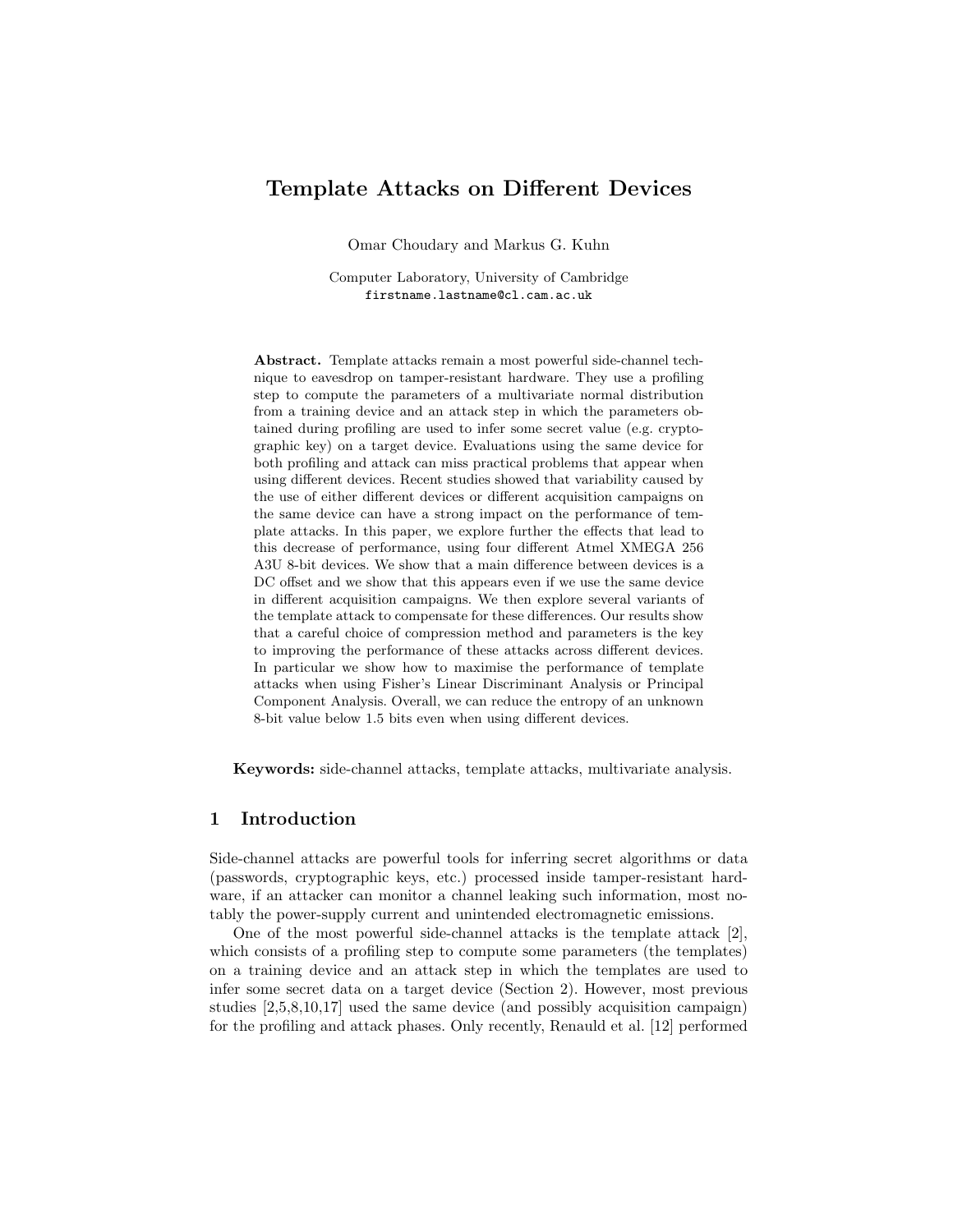an extensive study on 20 different devices, showing that the template attack may not work at all when the profiling and attack steps are performed on different devices; Elaabid et al. [14] showed that acquisition campaigns on the same device, but conducted at different times, also lead to worse template-attack results; and Lomné et al. [16] evaluated this scenario using electromagnetic leakage.

In this paper, we explore further the causes that make template attacks perform worse across [di](#page-4-0)fferent devices. For this purpose, we evaluate the template attacks with four different Atmel XMEGA 256 A3U 8-bit devices, using different compression methods and parameters.

We show that, for our experiments, a main difference across devices and acquisition ca[mpaig](#page-11-0)ns is a DC offset, and this difference decreases very much the performance of template attacks (Section 4). To compensate for differences between devices or campaigns we evaluate several variants of the template attack (Section 5). One of them needs multiple profiling devices, but can improve sig[nific](#page-12-0)antly the performance of template attacks when using sample selection as the compression method (Section 5.3). However, based on detailed analysis of Fisher's Linear Discriminant Analysis (LDA) and Principal Component Analysis (PCA), we expla[in](#page-18-0) [how](#page-18-1) to use these compression techniques to maximise the performance of template attacks on different devices, even when profiling on a single device (Section 5.4).

<span id="page-1-0"></span>Overall, our results show that a good choice of compression method and parameters can dramatically improve template attacks across different devices or acquisition campaigns. Previous studies [12,14] may have missed this by evaluating only one compression method.

# 2 Template Attacks

To implement a template attack, we need physical access to a pair of devices of the same model, which we refer to as the profiling and the attacked device. We wish to infer some secret value  $k \star \in \mathcal{S}$ , processed by the attacked device at some point. For an 8-bit microcontroller,  $S = \{0, \ldots, 255\}$  might be the set of possible byte values manipulated by a particular machine instruction.

We assume that we determined the approximate moments of time when the secret value  $k\star$  is manipulated and we are able to record signal traces (e.g., supply current or e[lec](#page-1-1)tromagnetic waveforms) around these moments. We refer to these traces as leakage vectors. Let  $\{t_1, \ldots, t_{m^r}\}$  be the set of time samples and  $\mathbf{x}^{\text{r}} \in \mathbb{R}^{m^{\text{r}}}$  be the random vector from which leakage traces are drawn.

<span id="page-1-1"></span>During the *profiling* phase we record  $n_p$  leakage vectors  $\mathbf{x}_{ki}^r \in \mathbb{R}^{m^r}$  from the profiling device for each possible value  $k \in \mathcal{S}$ , and combine these as row vectors  $\mathbf{x}_{ki}^{r'}$  in the leakage matrix  $\mathbf{X}_{k}^{r} \in \mathbb{R}^{n_{p} \times m^{r}}$ .<sup>1</sup>

Typically, the *raw* leakage vectors  $\mathbf{x}_{ki}^{\mathrm{r}}$  provided by the data acquisition device contain a very large number  $m<sup>r</sup>$  of samples (random variables), due to high sampling rates used. Therefore, we might compress them before further processing,

<sup>&</sup>lt;sup>1</sup> Throughout this paper  $\mathbf{x}'$  is the transpose of  $\mathbf{x}$ .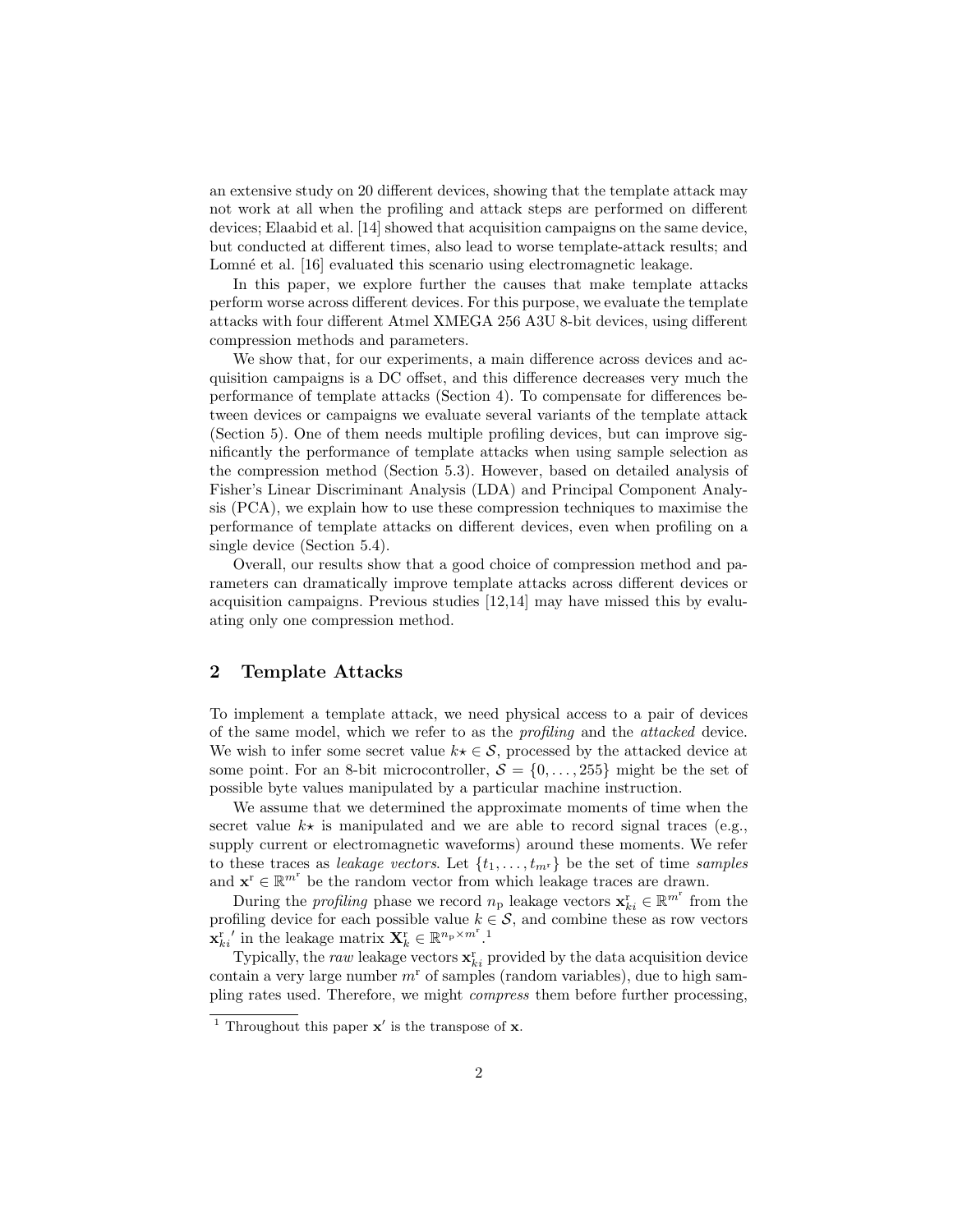either by selecting only a subset of  $m \ll m<sup>r</sup>$  of those samples, or by applying some other data-dimensionality reduction method, such as Principal Component Analysis (PCA) or Fisher's Linear Discriminant Analysis (LDA).

<span id="page-2-0"></span>We refer to such compressed leakage vectors as  $\mathbf{x}_{ki} \in \mathbb{R}^m$  and combine all of these as rows into the compressed leakage matrix  $\mathbf{X}_k \in \mathbb{R}^{n_p \times m}$ . (Without any such compression step, we would have  $\mathbf{X}_k = \mathbf{X}_k^{\text{r}}$  and  $m = m^{\text{r}}$ .)

Using  $\mathbf{X}_k$  we can compute the template parameters  $\bar{\mathbf{x}}_k \in \mathbb{R}^m$  and  $\mathbf{S}_k \in$  $\mathbb{R}^{m \times m}$  for each possible value  $k \in \mathcal{S}$  as

$$
\bar{\mathbf{x}}_k = \frac{1}{n_p} \sum_{i=1}^{n_p} \mathbf{x}_{ki}, \qquad \mathbf{S}_k = \frac{1}{n_p - 1} \sum_{i=1}^{n_p} (\mathbf{x}_{ki} - \bar{\mathbf{x}}_k) (\mathbf{x}_{ki} - \bar{\mathbf{x}}_k)', \qquad (1)
$$

where the sample mean  $\bar{\mathbf{x}}_k$  and the sample covariance matrix  $\mathbf{S}_k$  are the estimates of the true mean  $\mu_k$  and true covaria[nc](#page-2-0)e  $\Sigma_k$ . Note that

$$
\sum_{i=1}^{n_{\rm p}} (\mathbf{x}_{ki} - \bar{\mathbf{x}}_k)(\mathbf{x}_{ki} - \bar{\mathbf{x}}_k)' = \widetilde{\mathbf{X}}_k' \widetilde{\mathbf{X}}_k, \tag{2}
$$

<span id="page-2-1"></span>where  $\mathbf{\tilde{X}}_k$  is  $\mathbf{X}_k$  with  $\bar{\mathbf{x}}'_k$  subtracted from each row, and the latter form allows fast vectorised computation of the covariance matrices in (1).

In our experiments we observed that the particular covariance matrices  $S_k$ are very similar and seem to be independent of the candidate k. In this case, as explained in a previous paper [17], we can use a pooled covariance matrix

$$
\mathbf{S}_{\text{pooled}} = \frac{1}{|\mathcal{S}|(n_{\text{p}}-1)} \sum_{k \in \mathcal{S}} \sum_{i=1}^{n_{\text{p}}} (\mathbf{x}_{ki} - \bar{\mathbf{x}}_{k}) (\mathbf{x}_{ki} - \bar{\mathbf{x}}_{k})', \tag{3}
$$

to obtain a much b[ette](#page-18-2)r estimate of the true covariance matrix  $\Sigma$ .

<span id="page-2-3"></span>In the *attack* phase, we try to infer the secret value  $k \star \in \mathcal{S}$  processed by the attacked device. We obtain  $n_a$  leakage vectors  $\mathbf{x}_i \in \mathbb{R}^m$  from the attacked device, using the same recording technique and compression method as in the profiling phase, resulting in the leakage matrix  $\mathbf{X}_{k\star} \in \mathbb{R}^{n_{\rm a} \times m}$ . Then, using  $\mathbf{S}_{\rm pooled}$ , we can compute a linear discriminant score [17], namely

$$
d_{\text{LINEAR}}^{\text{joint}}(k \mid \mathbf{X}_{k\star}) = \bar{\mathbf{x}}_k' \mathbf{S}_{\text{pooled}}^{-1} \bigg(\sum_{\mathbf{x}_i \in \mathbf{X}_{k\star}} \mathbf{x}_i\bigg) - \frac{n_a}{2} \bar{\mathbf{x}}_k' \mathbf{S}_{\text{pooled}}^{-1} \bar{\mathbf{x}}_k,\tag{4}
$$

<span id="page-2-2"></span>for each  $k \in \mathcal{S}$ , and try all  $k \in \mathcal{S}$  on the attacked device, in order of decreasing score (optimized brute-force search, e.g. for a password or cryptographic key), until we find the correct  $k\star$ .

#### 2.1 Guessing Entropy

In this work we are interested in evaluating the overall practical success of the template attacks when using different devices. For this purpose we use the *guess*ing entropy, which estimates the (logarithmic) average cost of an optimized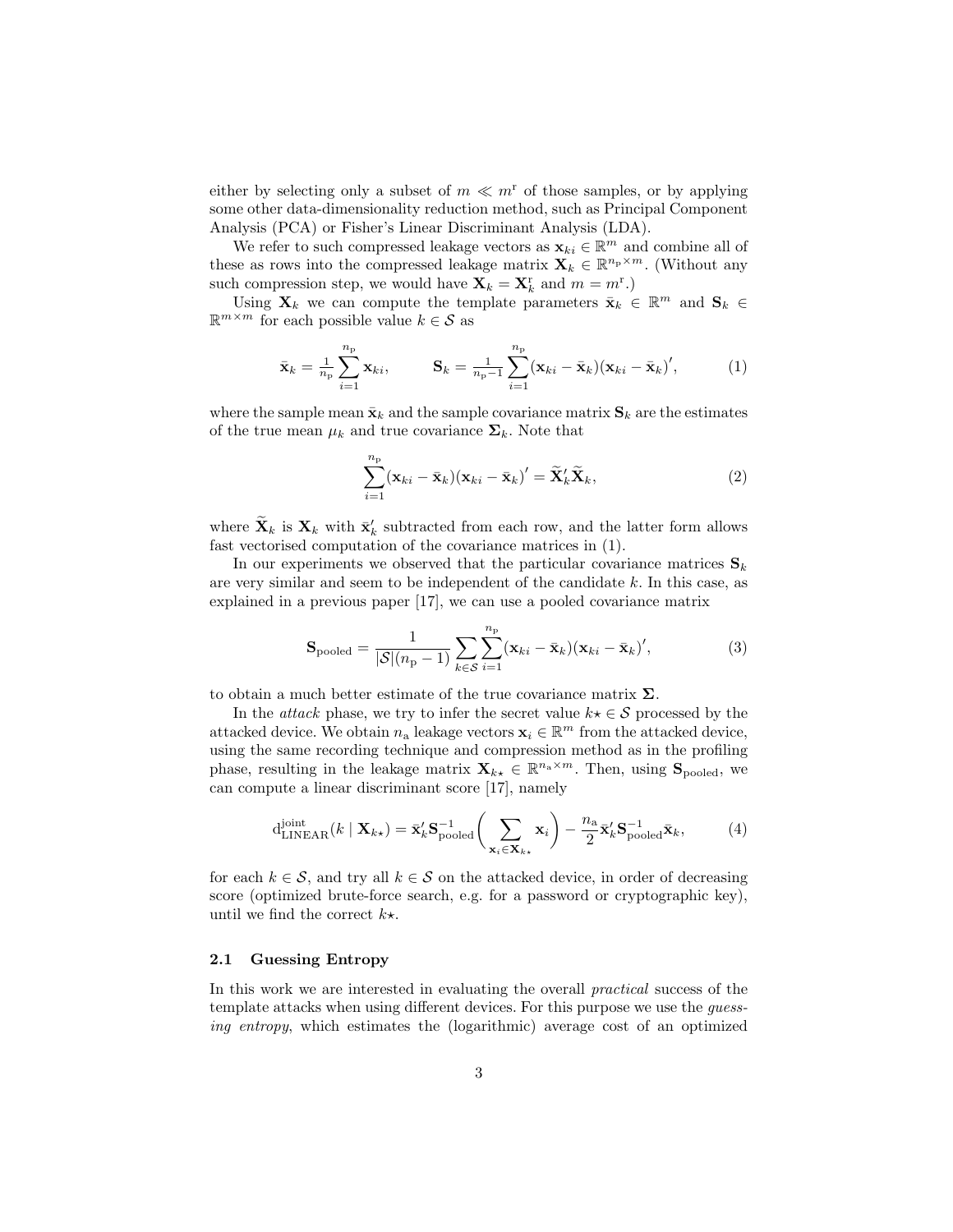<span id="page-3-2"></span>brute-force search. The guessing entropy gives the expected number of bits of uncertainty remaining about the target value  $k\star$ , by averaging the results of the attack over all  $k \star \in \mathcal{S}$ . The lower the guessing entropy, the more successful the attack has been and the less effort remains to search for the correct  $k\star$ . We compute the guessing entropy  $g$  as shown in our previous work [17]. For all the results shown in this paper, we compute the guessing entropy on 10 random selections of traces  $\mathbf{X}_{k\star}$  and plot the average guessing entropy over these 10 iterations.

### 2.2 Compression Methods

Previously [17[\], w](#page-3-0)e provided a detailed comparison of the most common compression methods: sample selection (1ppc, 3ppc, 20ppc, allap), Principal Component Analysis (PCA) and Fisher's Linear Discriminant Analysis (LDA), which we summarise here. For the sample selection methods 1ppc, 3ppc, 20ppc and allap, we first compute a signal-strength estimate  $s(t)$  for each sample  $j \in \{1, \ldots, m^r\},$ by summing the absolute differences<sup>2</sup> between the mean vectors  $\bar{\mathbf{x}}_k^{\mathrm{r}}$ , and then select the 1 sample per clock cycle (1ppc,  $6 \le m \le 10$ ), 3 samples per clock cycle (3ppc,  $18 \le m \le 30$ ), 20 samples per clock cycle (20ppc,  $75 \le m \le 79$ ) or the 5% samples (allap,  $m = 125$  $m = 125$  $m = 125$ ) having the largest  $s(t)$ . For PCA, we first combine the first m eigenvectors  $\mathbf{u}_j \in \mathbb{R}^{m^r}$  of the between-groups matrix  $\mathbf{B} = \sum_{k \in \mathcal{S}} (\bar{\mathbf{x}}_k^{\text{r}} - \bar{\mathbf{x}}^{\text{r}}) (\bar{\mathbf{x}}_k^{\text{r}} - \bar{\mathbf{x}}^{\text{r}})'$ , where  $\bar{\mathbf{x}}^{\text{r}} = \frac{1}{|\mathcal{S}|} \sum_{k \in \mathcal{S}} \bar{\mathbf{x}}_k^{\text{r}}$ , into the matrix of eigenvectors  $\mathbf{U} = [\mathbf{u}_1, \dots, \mathbf{u}_m]$ , and then we project the raw leakage matrices  $\mathbf{X}_k^{\text{r}}$  into a lower-dimensional space as  $\mathbf{X}_k = \mathbf{X}_k^{\text{r}} \mathbf{U}$ . For LDA, we use the matrix **B** and the pooled covariance  $S_{pooled}$  from (3), computed from the uncompressed traces  $\mathbf{x}_i^{\text{r}}$ , and combine the eigenvectors  $\mathbf{a}_j \in \mathbb{R}^{m^{\text{r}}}$  of  $\mathbf{S}_{\text{pooled}}^{-1} \mathbf{B}$  into the m[a](#page-4-0)trix  $\mathbf{A} = [\mathbf{a}_1, \dots, \mathbf{a}_m]$ . T[hen](#page-8-0), we use the diagonal matrix  $\mathbf{Q} \in \mathbb{R}^{m \times m}$ , with  $\mathbf{Q}_{jj} = (\mathbf{a}_j' \mathbf{S}_{\text{pooled}} \mathbf{a}_j)^{-\frac{1}{2}},$  to scale the matrix of eigenvectors **A** and use  $\mathbf{U} = \mathbf{A} \mathbf{Q}$ to project the raw leakage matrices as  $\mathbf{X}_k = \mathbf{X}_k^{\text{r}} \mathbf{U}$ . In this case, the compressed covariances  $\mathbf{S}_k \in \mathbb{R}^{m \times m}$  and  $\mathbf{S}_{pooled} \in \mathbb{R}^{m \times m}$  reduce to the identity matrix **I**, resulting in more efficient template attacks.

For most of the results shown in Sections 4 and 5, we used PCA and LDA with  $m = 4$ , based on the elbow rule (visual inspection of eigenvalues) derived from a standard implementation of PCA and LDA. However, as we will then show in Section 5.4, a careful choice of  $m$  is the key to good results.

### <span id="page-3-1"></span>2.3 Standard Method

Using the definitions from the pre[vio](#page-2-0)[us](#page-2-1) sections, we can define the following standard method for implementing t[emp](#page-2-2)late attacks.

<span id="page-3-0"></span>Method 1 (Standard)

- 1. Obtain the  $n_p$  leakage traces in  $\mathbf{X}_k$  from the profiling device, for each k.
- 2. Compute the template parameters  $(\bar{\mathbf{x}}_k, \mathbf{S}_{\text{pooled}})$  using  $(1,3)$ .
- 3. Obtain the leakage traces  $\mathbf{X}_{k\star}$  from the attacked device.
- 4. Compute the guessing entropy as described in Section 2.1.

<sup>&</sup>lt;sup>2</sup> The SNR signal-strength estimate generally provided similar results (omitted here).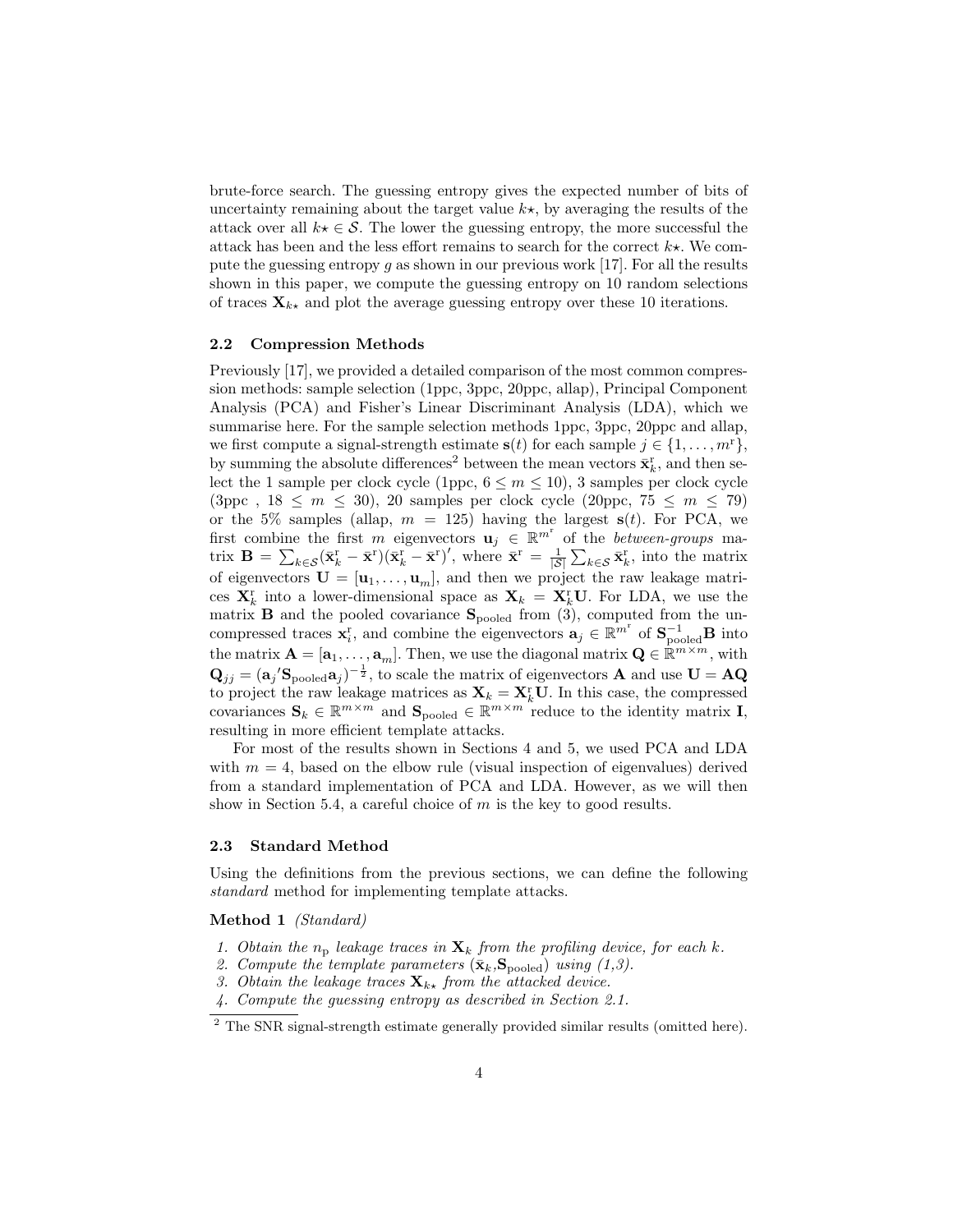### 3 Evaluation Setup

For our experimental research we produced four custom PCBs (named Alpha, Beta, Gamma and Delta) for the unprotected 8-bit Atmel XMEGA 256 A3U microcontroller. The current consumption across all CPU ground pins is measured through a single 10-ohm resistor. We powered the devices from a battery via a 3.3 V linear regulator and supplied a 1 MHz sine wave clock signal. We used a Tektronix TDS 7054 8-bit oscilloscope with P6243 active probe, at 250 MS/s, with 500 MHz bandwidth in SAMPLE mode. Devices Alpha and Beta used a CPU with week batch ID 1145, while Gamma and Delta had 1230.

For the analysis presented in this paper we run five acquisition campaigns: one for each of the devices, which we call Alpha, Beta, Gamma and Delta (i.e. the same name as the device), and another one at a later time for Beta, which we call Beta Bis. For all the acquisition campaigns we used the settings described above. Then, for each campaign and each candidate value  $k \in \{0, \ldots, 255\}$  we recorded 3072 traces  $\mathbf{x}_{ki}^{r}$  (i.e., 786 432 traces per acquisition campaign), which we randomly divided into a training set (for the profiling phase) and an evaluation set (for the attack phase). Each acquisition campaign took about 2 hours. We note a very important detail for our experiments: instead of acquiring all the traces per k sequentially (i.e. first the 3072 traces for  $k = 0$ , then 3072 traces for  $k = 1$ , and so on), we used random permutations of all the 256 values k and acquired 256 traces at a time (corresponding to a random permutation of all the 256 values  $k$ ), for a total of 3072 iterations. This method distributes equally any external noise (e.g. due to temperature variation) across the traces of all the values k. As a result, the covariances  $S_k$  will be similar and the mean vectors  $\bar{\mathbf{x}}_k$  will be affected in the same manner so they will not be dependent on factors such as low-frequency temperature variation.

For all the results shown in this paper we used  $n_p = 1000$  traces  $\mathbf{x}_{ki}^r$  per candidate k during the profiling phase. Each trace contains  $m<sup>r</sup> = 2500$  samples, recorded while the target microcontroller executed the same sequence of instructions loaded from the same addresses: a MOV instruction, followed by several LOAD instructions. All the LOAD instructions require two clock cycles to transfer a value from RAM into a register, using indirect addressing. In all the e[xp](#page-18-3)[eri](#page-18-4)[me](#page-18-2)nts our goal was to determine the success of the template attacks in recovering the byte k processed by the second LOAD instruction. All the other instructions were processing the value zero, meaning that in our traces none of the variability should be caused by variable data in other nearby instructions that may be processed concurrently in various pipeline stages. This approach, also used in other studies [8,13,17], provides a general setting for the evaluation of the template att[ac](#page-18-5)[k](#page-18-6)[s.](#page-18-3) [Sp](#page-18-7)[ecifi](#page-18-2)c algorithm attacks (e.g. on the S-box output of a block cipher such as AES) may be mounted on top of this.

### <span id="page-4-0"></span>4 Ideal vs Real Scenario

Most publications on template attacks [2,5,8,10,17] used the same device (and most probably the same acquisition campaign) for the profiling and attack phase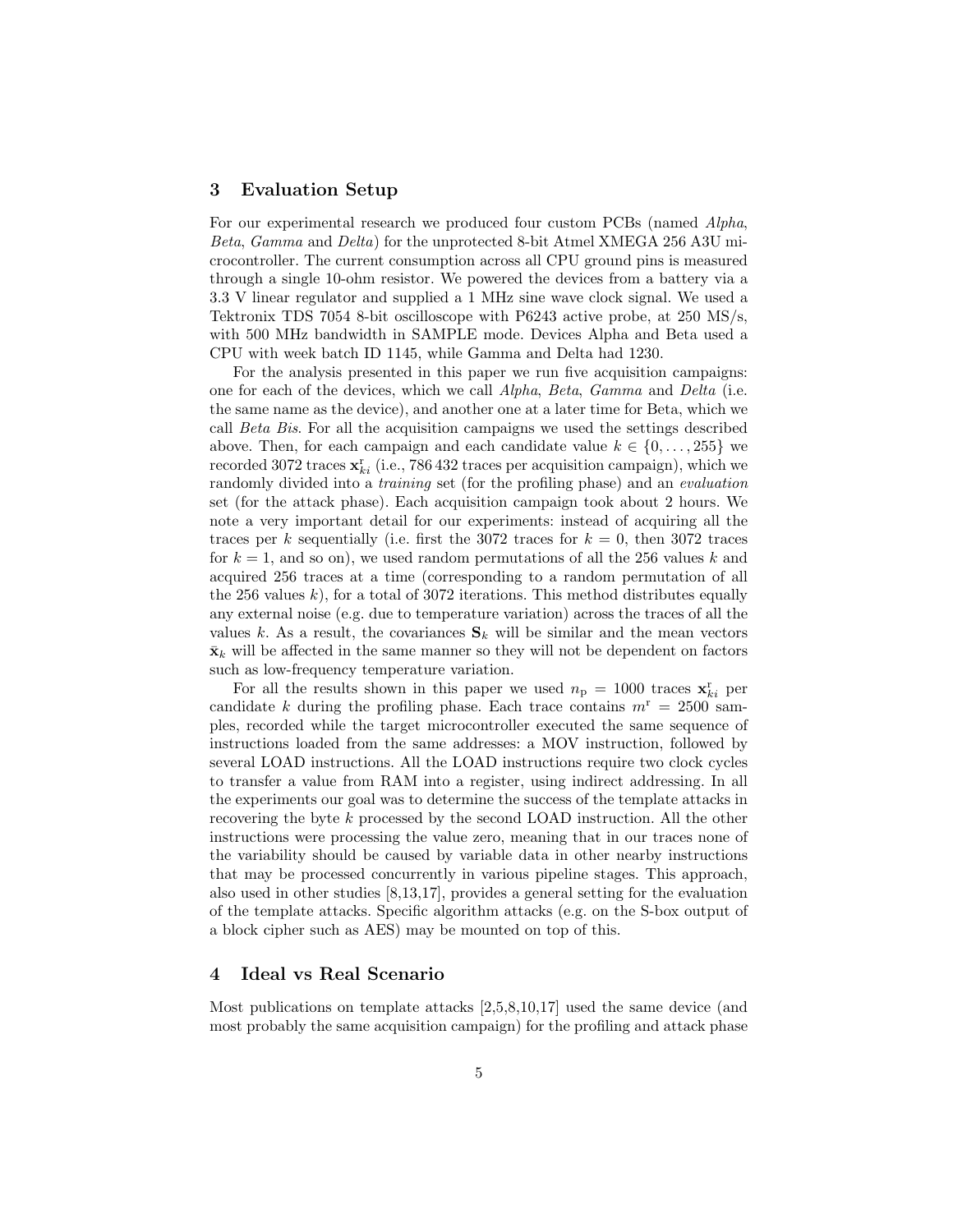

<span id="page-5-0"></span>Fig. 1. Template attacks using Method 1 in different scenarios. Top-left (ideal): using same device and acquisition campaign (Beta) for profiling and attack. Top-right: using Alpha for profiling and Beta for attack. Bottom-left: arithmetic average of guessing entropy over all combinations of diff[ere](#page-3-1)nt pairs of devices for profile and attack. Bottomright: using same device (Beta) but different acquisition campaigns for profile (Beta) and attac[k \(](#page-5-0)Beta Bis).

in their evaluation. The results of the standard Method 1 in this ideal case, where we used the same acquisition data for profiling and attack (but disjoint sets of traces), are shown in Figure 1 (top-left). We can see that most compression m[eth](#page-18-8)ods perfo[rm](#page-18-9) very well for large  $n_a$ , while for smaller  $n_a$  LDA is generally the best. This is in line with our previous results [17].

<span id="page-5-1"></span>However, in a more realistic scenario, an attacker who wants to infer some secret data from a target device may be forced to use a different device for profiling. Indeed, there are situations where we could use non-profiled attacks, such as [D](#page-18-10)PA [1], CPA [3], or MIA [9], to infer secret dat[a](#page-5-1) using a single device (e.g. by targeting values that represent a known relationship between key and plaintext). But these methods cannot be used in more general situations where we [want](#page-18-0) to infer a single secret data value that does not depend on any other values, which is the setting of our experiments. In such cases the template attacks or the stochastic approach [4] might be the only viable side-channel attack.<sup>3</sup>

<sup>&</sup>lt;sup>3</sup> In our setting we cannot use the non-profiled stochastic method (termed on-the-fly attacks by Renauld et al. [12]) either, because our attacker only has data dependent on the target secret value.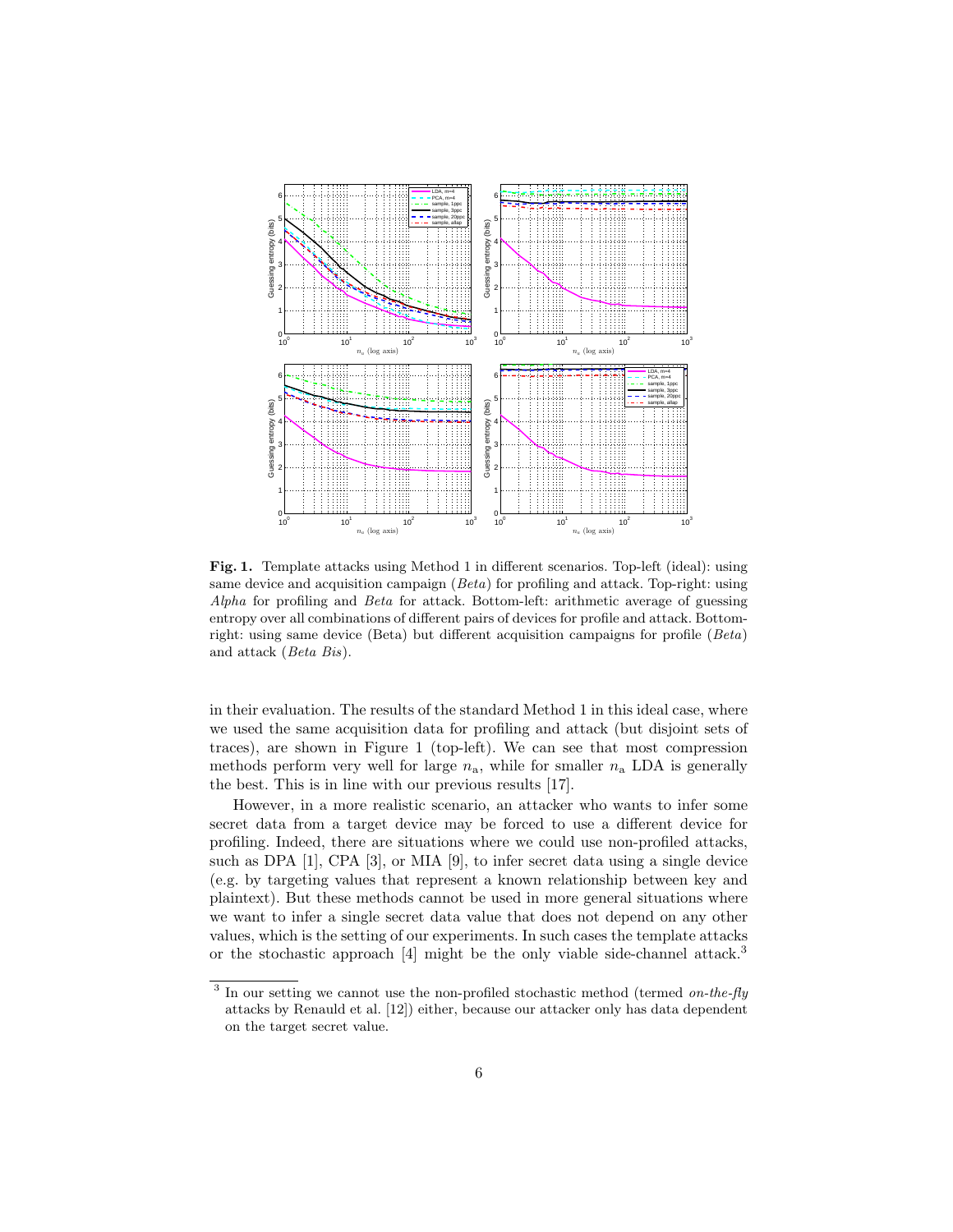Moreover, the template attacks are expected to p[erfo](#page-18-0)rm better than the other attacks when provided with enough profiling data [11]. Therefore, we would like to use template attacks als[o w](#page-18-1)ith different devices for profiling and attack.

As we show in Figure 1 (top-right), the efficacy of template attacks using the standard Method 1 drops dramatically when using different devices for the profiling and attack steps. This was also observed by Renauld et al. [12], by testing the success of template attacks on 20 different devices with 65 nm CMOS transistor technology. Moreover, Elaabid et al. [14] [me](#page-8-0)ntioned that even if the profiling and attack steps are performed on the same device but on different acquisition campaigns we will also observe weak success of the template attacks. In Figure 1 (bottom-right) we confirm that indeed, even when using the same device but different acquisition campaigns (same acquisition settings), we get results as bad or even worse as when using different devices. In Section 5, we offer an explanation for why LDA can perform well across different devices.

### 4.1 Causes of trouble

In order to explore the causes that lead to worse attack performance on different acquisition campaigns, we start by looking at two measures of standard deviation (std), that we call std devices and std data.

Let  $\bar{x}_{kj}^{(i)}$  be the mean value of sample  $j \in \{1, \ldots, m\}$  for the candidate  $k \in S$  on the campaign  $i \in \{1, ..., n_c\}$ ,  $\bar{x}_j^{(i)} = \frac{1}{|S|} \sum_{k \in S} \bar{x}_{kj}^{(i)}$ ,  $\mathbf{z}_k(j) = [(\bar{x}_{kj}^{(1)} - \bar{y}_{kj}^{(2)})^T]$  $\{\bar{x}_j^{(1)}),\ldots,(\bar{x}_{kj}^{(n_{\text{c}})}-\bar{x}_j^{(n_{\text{c}})})\}~=~[z_k^{(1)}]$  $\zeta_k^{(1)}(j), \ldots, z_k^{(n_c)}(j)$  and  $\bar{z}_k(j) = \frac{1}{n_c} \sum_{i=1}^{n_c} z_k^{(i)}$  $k^{(i)}(j).$ Then,

$$
\text{std devices}(j) = \frac{1}{|\mathcal{S}|} \sum_{k \in \mathcal{S}} \sqrt{\frac{1}{n_{\text{c}} - 1} \sum_{i=1}^{n_{\text{c}}} \left( z_{k}^{(i)}(j) - \bar{z}_{k}(j) \right)^{2}},\tag{5}
$$

and

std data(j) = 
$$
\frac{1}{n_c} \sum_{i=1}^{n_c} \sqrt{\frac{1}{|\mathcal{S}| - 1} \sum_{k \in \mathcal{S}} (\bar{x}_{kj}^{(i)} - \bar{x}_j^{(i)})^2}.
$$
 (6)

<span id="page-6-0"></span>We show these values in Figure 2. The results on the left plot are from the four campaigns on different devices, while the results on th[e ri](#page-18-0)ght plot are from the two campaigns on the device Beta. We can observe that both plots are very similar, which suggests that the differences between campaigns are not entirely due to different devices being used[, b](#page-6-0)ut largely due to different sources of noise (e.g., temperature, interference, etc.) that may affect in a particular manner [each acquisition campaign. Using a similar type of](http://www.avrfreaks.net/?name=PNphpBB2&file=viewtopic&p=976590) plots, Renauld et al. [12, Fig. 1] observed a much stronger difference, attributed to physical variability. Their observed differences are not evident in our experiments, possibly because our devices use a larger transistor size (around  $0.12 \ \mu m$ )<sup>4</sup>.

<sup>4</sup> See http://www.avrfreaks.net/?name=PNphpBB2&file=viewtopic&p=976590.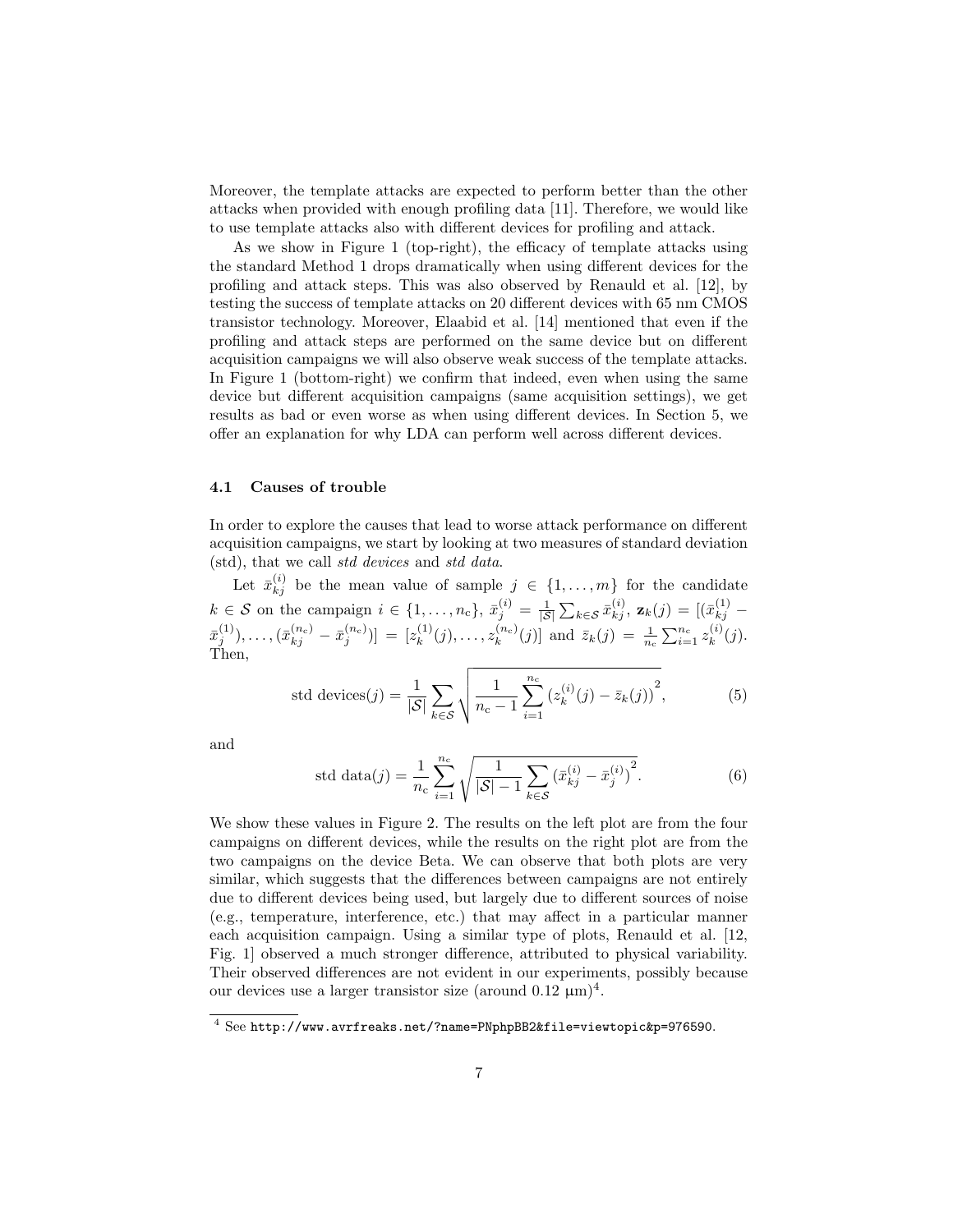

Fig. 2. std devices(j) and std data(j), along with clock signal for a selection of samples around the first clock cycle of our target LOAD instruction. Left: using the 4 campaigns on different devices. Right: using Beta and Beta Bis.



<span id="page-7-1"></span><span id="page-7-0"></span>Fig. 3. Overall mean vectors  $\bar{x}$  for all campaigns, from which the overall mean vector of Beta was substracted. Beta+ci and Beta-ci represent the confidence region ( $\alpha = 0.05$ ) for the overall mean vector of Beta. SNR of Beta is the Signal-to-Noise signal strength estimate of Beta (rescaled). Samples at first clock cycle of target LOAD instruction.

### 4.2 How it differs

Next we look at how the overall power consumption differs between acquisition campaigns. In Figure 3, we show the overall mean vectors  $\bar{\mathbf{x}} = \frac{1}{|\mathcal{S}|} \sum_{k \in \mathcal{S}} \bar{\mathbf{x}}_k$  for each campaign, from which we removed the overall mean vector of Beta (hence the vector for Beta is 0). From this figure we see that all overall mean vectors  $\bar{\mathbf{x}}$ (except the one for Beta) are far outside the confidence region of Beta ( $\alpha = 0.05$ ). Moreover, we see that the overall mean vector  $\bar{\mathbf{x}}$  for Beta Bis is the most distant from the overall mean vector of Beta. This confirms our previous assumption that the main difference between acquisition campaigns is caused by campaigndependent factors, such as temperature drift, environmental noise, etc. and not necessarily by the use of different devices. A similar observation was made by Elaabid et al. [14], however they used different setups for the different campaigns on the same devices. In our study we have used the exact same setup for the acquisition of data, while replacing only the tested device (evaluation board).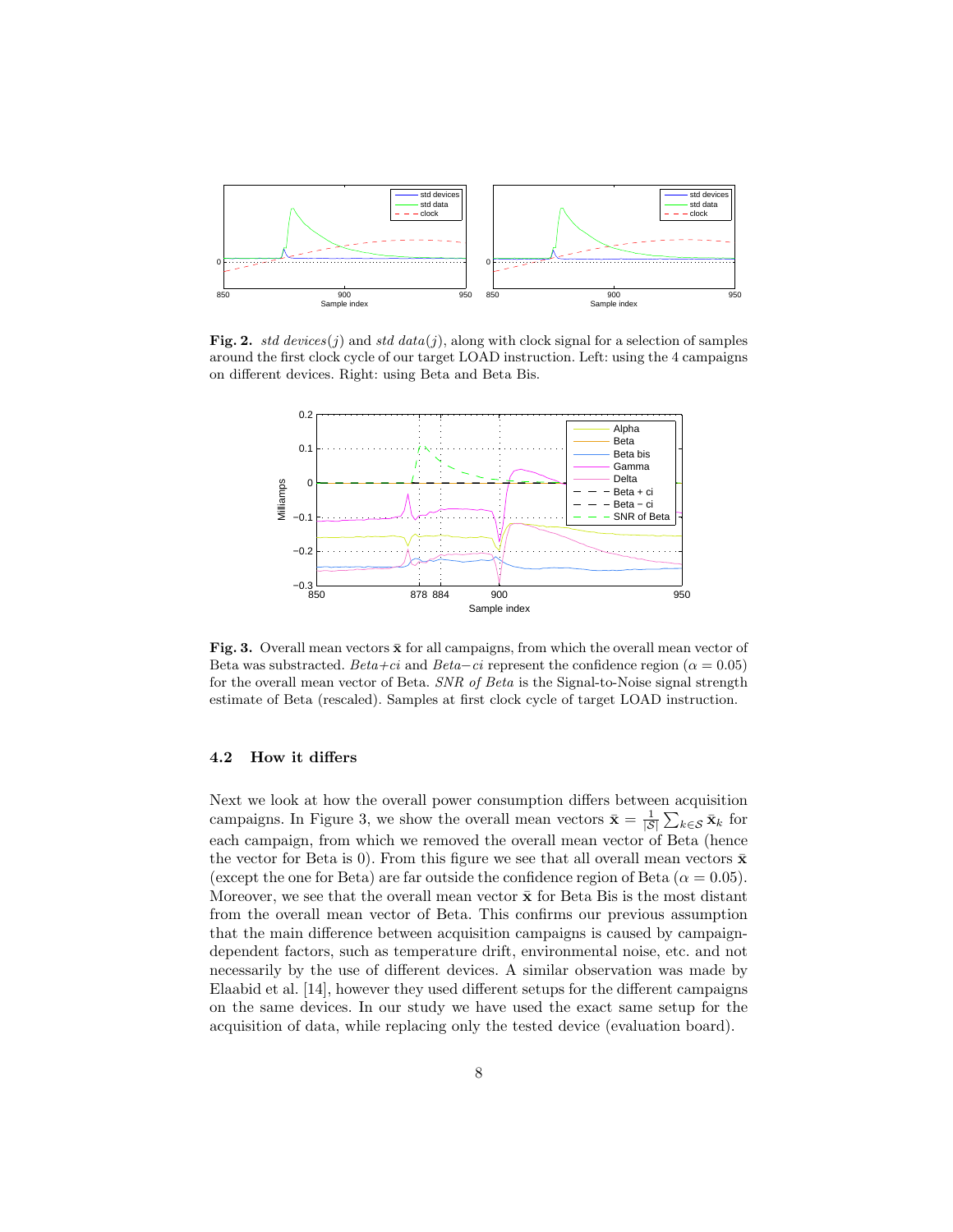It is clear from Figure 3 that a main difference between the different campaigns is an overall offset. We see that this is also the case over the samples corresponding to the highest SNR. If we now look at the distributions of our data, as shown in Figure 4 for Alpha and Beta, we observe that the distributions are very similar (in particular the ordering of the different candidates  $k$  is generally the same) but differ mainly by an overall offset. This suggests that, for our experiments, this offset is the main reason why template attacks perform badly when using different campaigns for the profiling and attack steps.



**Fig. 4.** Normal distribution at sample index  $j = 884$  based on the template parameters  $(\bar{\mathbf{x}}_k, \mathbf{S}_{\text{pooled}})$  for  $k \in \{0, 1, \ldots, 9\}$ . Left: on Alpha. Right: on Beta.

#### 4.3 Misalignment

<span id="page-8-0"></span>We also mention that in some circumstances the recorded traces might be misaligned, e.g. due to lack of a good trigger signal, or random delays introduced by some countermeasure. In such cases, we should first apply a resynchronisation method, such as those proposed by Homma et al. [7]. In our experiments we used a very stable trigger, as shown by the exact alignments of sharp peaks in Figure 3.

# 5 Improved attacks on different devices

In this section, we explore ways to improve the success of template attacks when using different devices (or different campaigns), in particular by dealing with the campaign-specific offset noted in Section 4. We assume that the attacker can profile well a particular device or set of devices, i.e. can get a large number  $n<sub>p</sub>$ of traces for each candidate  $k$ , but needs to attack a different device for which he only has access to a set of  $n_a$  traces for a particular unknown target value  $k\star$ . Unless otherwise mentioned, in the following evaluations we considered all possible combinations of the campaigns Alpha, Beta, Gamma and Delta, always ensuring that the campaign of one device is only used in either the profiling or attack phases, but not in both.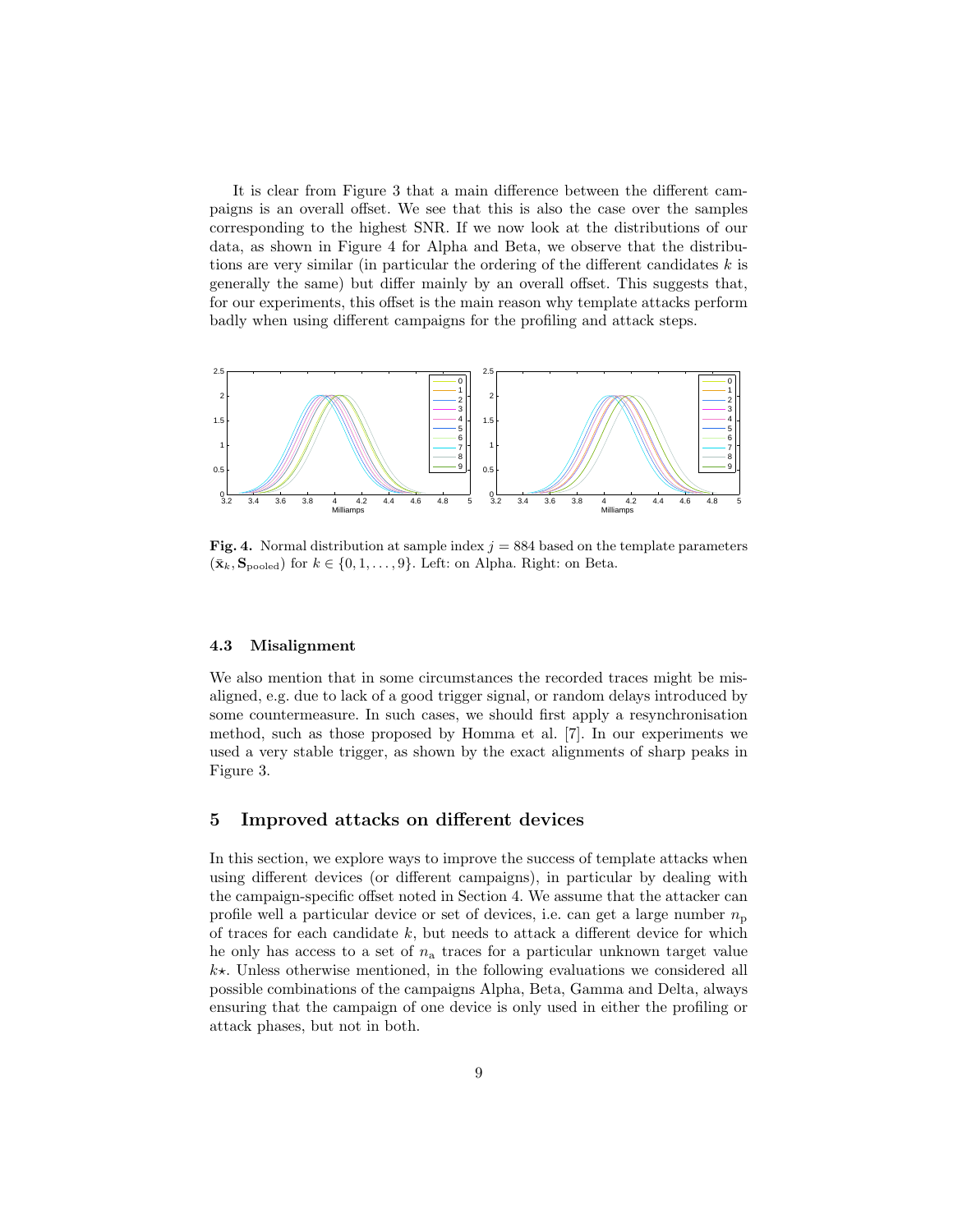#### 5.1 Profiling on Multiple Devices

Renauld et al. [12] proposed to accumulate the sample means  $\bar{\mathbf{x}}_k$  and variances  $S_{ij}$  (where **S** can be either  $S_k$  or  $S_{pooled}$ ) of each sample  $x_j$  across multiple devices in order to make the templates more robust against differences between different devices. That is, for each candidate  $k$  and sample  $j$ , and given the sample means  $\bar{\mathbf{x}}_k$  and covariances **S** from  $n_c$  training devices, they compute the robust sample means  $\bar{x}_{kj}^{(\text{robust})} = \frac{1}{n_c} (\bar{x}_{kj}^{(1)} + \ldots + \bar{x}_{kj}^{(n_c)})$  (i.e. an average over the sample means of each device), and the robust variance as  $S_{jj}^{(robust)} = S_{jj}^{(1)} +$ 

 $\frac{1}{n_{\text{c}}-1}\sum_{\text{c}}^{n_{\text{c}}}$  $i=1$  $(\bar{x}_{kj}^{(i)} - \bar{x}_{kj}^{(\text{robust})})^2$  (i.e. they add the variance of one device with the

<span id="page-9-0"></span>variance of the noise-free sample mean across devices, using simulated univariate noise for each device). However, this approach does not consider the correlation between samples or the differences between the covariances of different devices. Therefore, we instead use the following method, where we use the traces from all available campaigns.

### Method 2 (Robust Templates from Multiple Devices)

- 1. Obtain the leakage traces  $\mathbf{X}_k^{(i)}$  $\mathbf{F}_k^{(i)}$  from each profiling device  $i \in \{1, \ldots, n_c\}$ , for each k.
- 2. Pull together the leakage traces [of](#page-2-0) [ea](#page-2-1)ch candidate k from all  $n_c$  devices into an overall leakage matrix  $\mathbf{X}_k^{(\text{robust})} \in \mathbb{R}^{n_p n_c \times m}$  composed as

$$
\mathbf{X}_{k}^{(\text{robust})'} = [\mathbf{X}_{k}^{(1)'}, \dots, \mathbf{X}_{k}^{(n_{c})'}].
$$
 (7)

- 3. Compute the template parameters  $(\bar{\mathbf{x}}_k, \mathbf{S}_{\text{pooled}})$  $(\bar{\mathbf{x}}_k, \mathbf{S}_{\text{pooled}})$  using  $(1,3)$  on  $\mathbf{X}_k^{(\text{robust})}$  $k$ <sup>tooust</sup>.
- 4. Obtain the leakage traces  $\mathbf{X}_{k\star}$  from the attacked devi[ce.](#page-3-1)
- 5. Compute the guessing entropy as descri[bed](#page-9-0) in Section 2.1.

In our evaluation of Method 2, we used the data from the campaigns on the four devices (Alpha, Beta, Gamma, Delta), by profiling on three devices and attacking the fourth. The results are shown in Figure 5. We can see that, on average, all the compression methods perform better than using Method 1 (Figures 1 and 5, bottom-left). This is because, with Method 2, the pooled c[ov](#page-5-0)aria[nc](#page-10-0)e  $S_{\text{pooled}}$  captures noise from many different devices, allowing more variability in the attack traces. However, the additional noise from different devices also has the negative effect of increasing the variability of each leakage sample [12, Fig. 4]. As a result, we can see that for the attacks on Beta, LDA performs better when we profile on a single device (Alpha) than when we use three devices (Figures 1 and 5, top-right).

### 5.2 Compensating for the Offset

In Section 4.2 we showed that a main difference between acquisition campaigns (and devices) is a constant offset between the overall mean vector  $\bar{\mathbf{x}}$ . Therefore,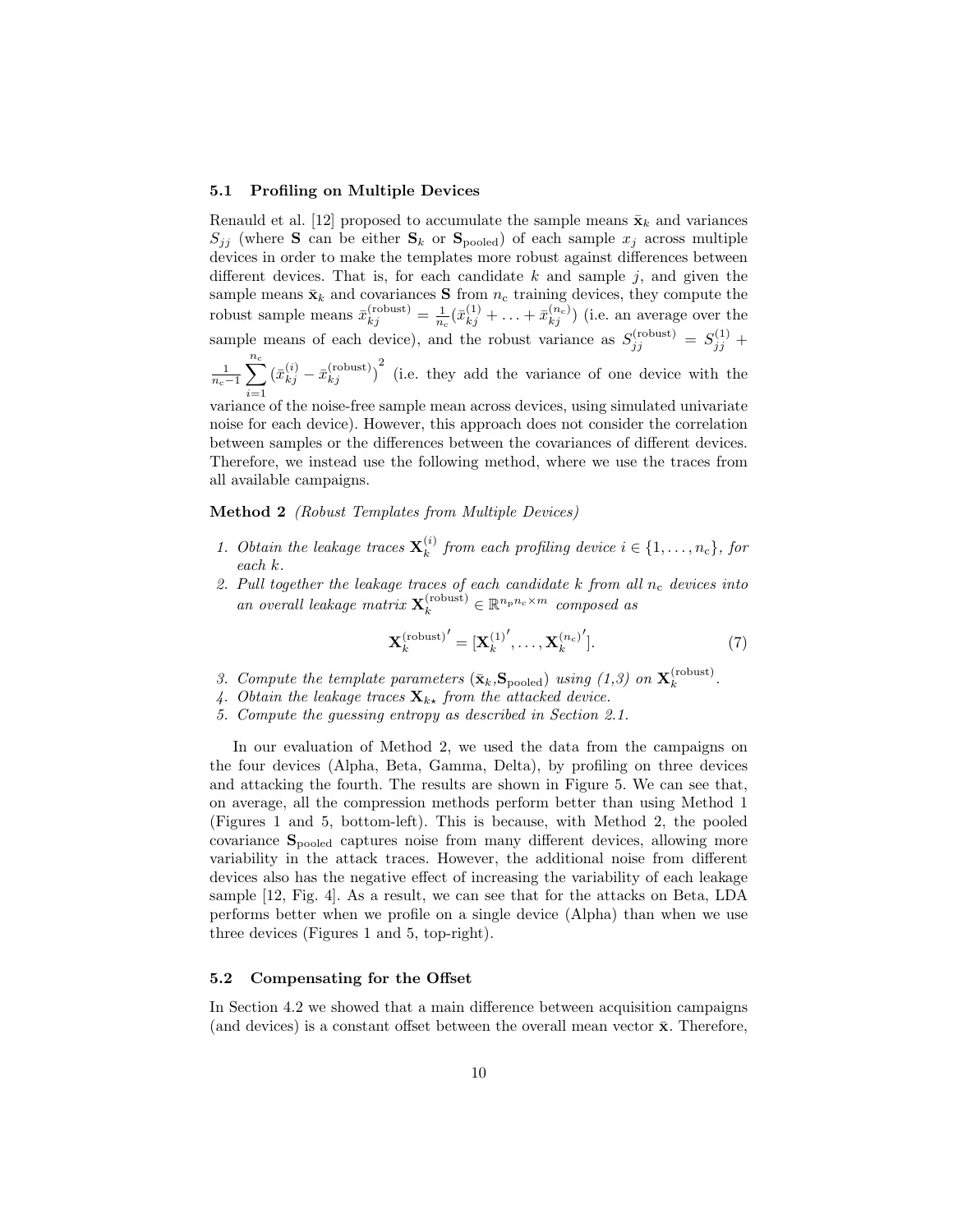

<span id="page-10-0"></span>Fig. 5. Results of Method 2, profiling on three devices and attacking the fourth one. [Top-](#page-18-1)left: attack on Alpha; top-right: attack on Beta; bottom-left: arithmetic average of guessing entropy over all four combinations; bottom-right: attack on Delta.

we expect that a template attack that removes this offset should provide better results. Elaabid et al. [14] have shown that, indeed, if we replace each trace from each campaign by the difference between itself and the overall mean  $\bar{x}$  of that campaign (they refer to this process as normalisation, and this process may also include division by the overall standard deviation), we can obtain results very similar to those in the ideal case (p[rofil](#page-7-0)ing and attack on the same campaign). However, this approach does not work straight away in a more realistic scenario in which the attacker only has access to a limited number of traces from the target device for a particular target value  $k\star$ , and hence he cannot compute the overall mean  $\bar{x}$  of the campaign. Nevertheless, if the difference between campaigns is mainly a constant overall offset (as we showed in Section 4.2), then an attacker may still use the subset of available attack traces  $\mathbf{X}_{k\star}$  to improve the template attack. The method we propose is the following.

<span id="page-10-1"></span>Method 3 (Adapt for the Offset)

- 1. Obtain the raw leakage traces  $\mathbf{X}_k^r$  from the profiling device, for each k.
- 2. Compress the raw leakage traces  $\mathbf{X}_k^r$  to obtain  $\mathbf{X}_k$ , for each k.
- 3. Compute the template parameters  $(\bar{\mathbf{x}}_k, \mathbf{S}_{\text{pooled}})$  using  $(1,3)$  on  $\mathbf{X}_k$ .
- 4. Compute the overall mean vector  $\bar{\mathbf{x}}^{r(\text{profile})} = \frac{1}{|\mathcal{S}|} \sum_{k} \bar{\mathbf{x}}_k^r$  from  $\mathbf{X}_k^r$ .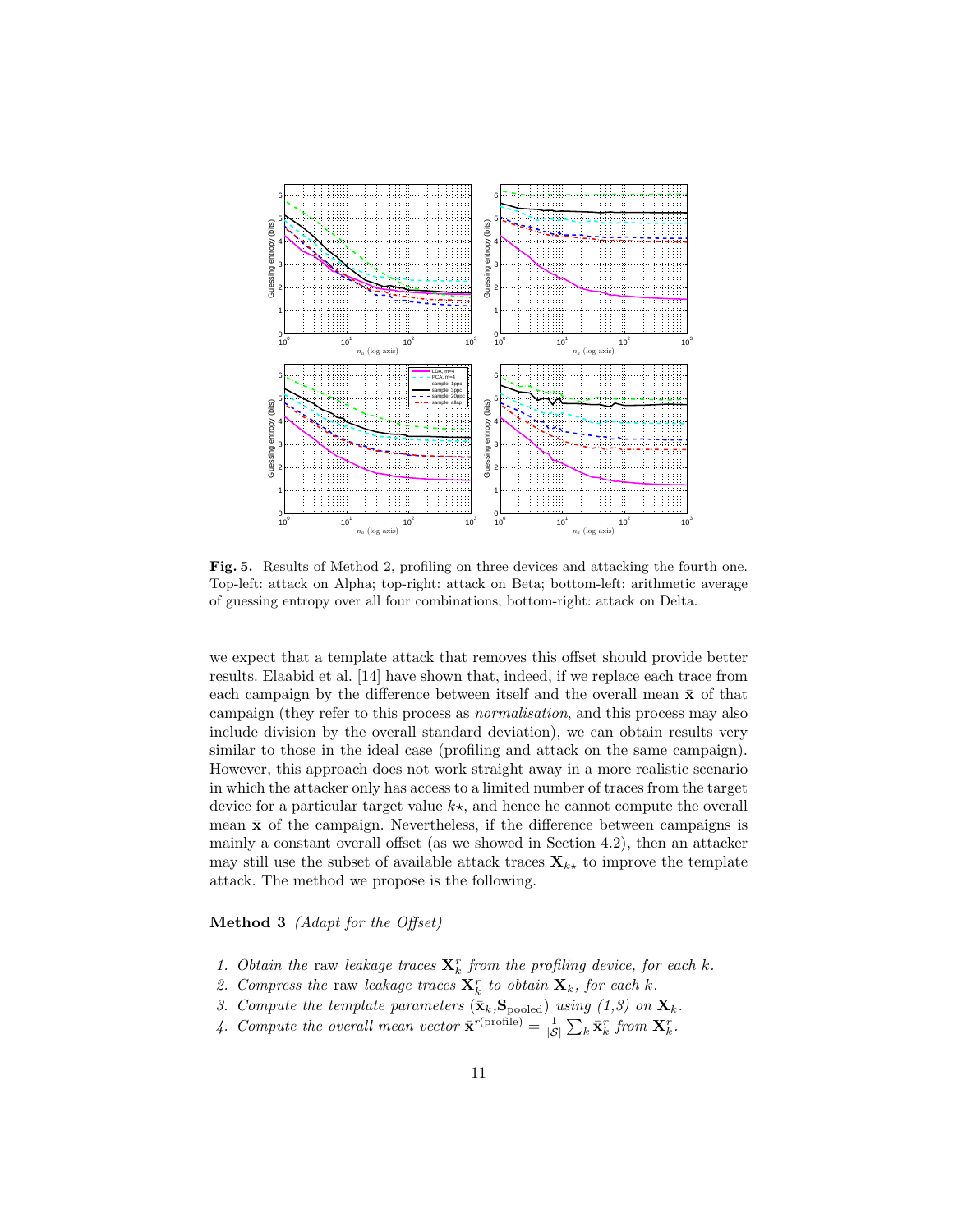- 5. Compute the constant offset  $c^{(profile)} = \text{offset}(\bar{\mathbf{x}}^{r(profile)}) \in \mathbb{R}^5$ .
- 6. Obtain the leakage traces  $\mathbf{X}_{k\star}$  from the attacked device.
- 7. Compute the offset  $c^{(attack)} = offset(x^r) \in \mathbb{R}$  from each raw attack trace  $x^r$ (row of  $X_{k\star}^r$ ). As in step 5, for [our d](#page-2-2)ata we used the median of  $x^r$ .
- 8. Re[pla](#page-10-1)ce each trace  $\mathbf{x}^r$  (row of  $\mathbf{X}_{k\star}^r$ ) by  $\mathbf{x}^{r(\text{robust})} = \mathbf{x}^r \mathbf{1}^r \cdot (c^{(\text{attack})} c^{(\text{profile})}),$ where  $\mathbf{1}^r = [1, 1, \ldots, 1] \in \mathbb{R}^{m^r}$ .
- 9. Apply the compression method to each of the modified attack traces  $\mathbf{x}^{r(\text{robust})}$ , obtaining the robust attack leakage matrix  $\mathbf{X}_{k\star}^{(\text{robust})}$ .
- 10. Compute the guessing entropy as described in Section 2.1 using  $\mathbf{X}_{k\star}^{(\text{robust})}$ .

Note that instead of Method 3 we could also compensate for the offset  $(c^{(attack)}$  $c^{(profile)}$  $c^{(profile)}$ ) in the template parameters  $(\bar{\mathbf{x}}_k, \mathbf{S}_{pooled})$ , but that would require much more computation, especially if we want to evaluate the expected success of an attacker using this method with an arbitrary number of attack traces, as we do in this paper. Note a[lso](#page-10-1) that in our evaluation, each additional attack trace improves the off[set](#page-9-0) difference estimation of the attacker: the use of the linear discriminant from (4) in our evaluation implies that, as we get more attack traces, we are basically averaging the differences  $(c^{(attack)} - c^{(profile)})$ , thus getting a better estimate of this difference.

In Figure 6 we show the results of Method 3. We can see that, on average, we get a similar pattern as with Method 2, but sligh[tly](#page-7-1) worse results. For the best case (top-right), LDA is now achieving less than 1 bit of entropy at  $n_a = 1000$ , thus approaching the results on the ideal scenario. On the other hand, we also see that for the worst case (top-left) we get very bad results, where even using LDA with  $n_a = 1000$  doesn't provide any real improvement. This large difference between the best and worst cases can be explained by looking at Figure 3. There we see that the difference between the overall means  $\bar{x}$  of Alpha and Beta is constant across the regions of high SNR (e.g. around samples 878 and 884), while the difference between Beta and Delta varies around these samples. This suggests that, in general, there is more than a simple DC offset involved between different campaigns and therefore this offset comp[ensa](#page-18-11)tion method alone is not likely to be helpful.

<span id="page-11-0"></span>We could also try to use a high-pass filter, but note that a simple DC block has a non-local effect, i.e. a far-away bump in the trace not related to k can affect the leakage samples that matter most. Another possibility, to deal with the lowfrequency offset, might be to use electromagnetic leakage, as this leakage is not affected by low-frequency components, so it may provide better results [16].

#### <span id="page-11-1"></span>5.3 Profiling on Multiple Devices and Compensating for the Offset

If an attacker can use multiple devices during profiling, and since compensating for the offset may help where this offset is the main difference between campaigns, a possible option is to combine the previous methods. This leads to the following.

<sup>&</sup>lt;sup>5</sup> We used the median value of  $\bar{\mathbf{x}}^{r(profile)}$  as the offset, since it provides a very good approximation with our data. However, when using a higher clock frequency, the median can become very noisy, so we might have to find more robust methods.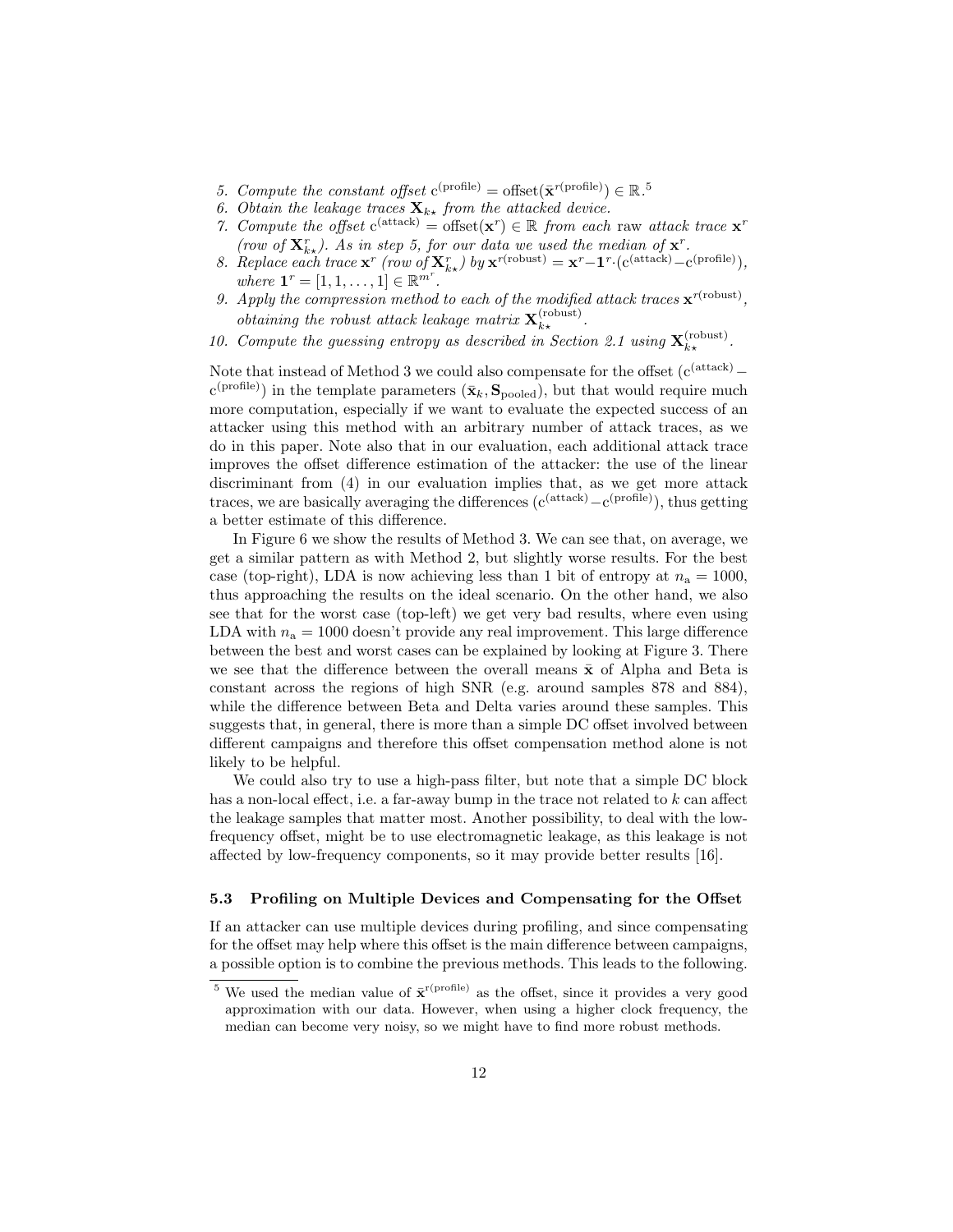

Fig. 6. Results of Method 3, profiling on one device and attacking a different device. Top-left: worst case (profiling on Beta, attack on Delta); top-right: best case (profiling on Alpha, attack on Beta); bottom-left: average over all possib[le](#page-9-0) 12 combinations using campaigns Alpha, Beta, Gamma, Delta.

Metho[d](#page-11-1) 4 (Robust Templat[es](#page-13-0) and Adapt for the Offset)

1. Obtain the overall raw leakage matrix  $\mathbf{X}_k^{r(\text{robust})}$  $\sum_{k}^{r(\text{robust})}$  using Steps  $(1,2)$  of Method 2. 2. Use Method 3 with  $\mathbf{X}_{k}^{r(\text{robust})}$  $\sum_{k}^{r(\text{robust})}$  instead of  $\mathbf{X}_{k}^{r}$ .

The results from Method 4 are shown in Figure 7. We can see that using this method the sample selections (in particular 20ppc, allap) perform much better than using the previous methods, and in most cases even better than LDA. This can be explained as follows: the profiling on multiple devices allows the estimation of a more robust covariance matrix (which helps both the sample selection methods and LDA), while the offset compensation helps more the sample selection methods than LDA. We also notice that PCA still performs poorly, which was somewhat expected since the standard PCA compression method does not take advantage of the robust covariance matrix. In the following sections, we show how to improve template attacks when using LDA or PCA.

#### <span id="page-12-0"></span>5.4 Efficient Use of LDA and PCA

In the previous sections, we showed that LDA did not benefit much from profiling on different devices or adapting the attack traces for a DC offset. In fact,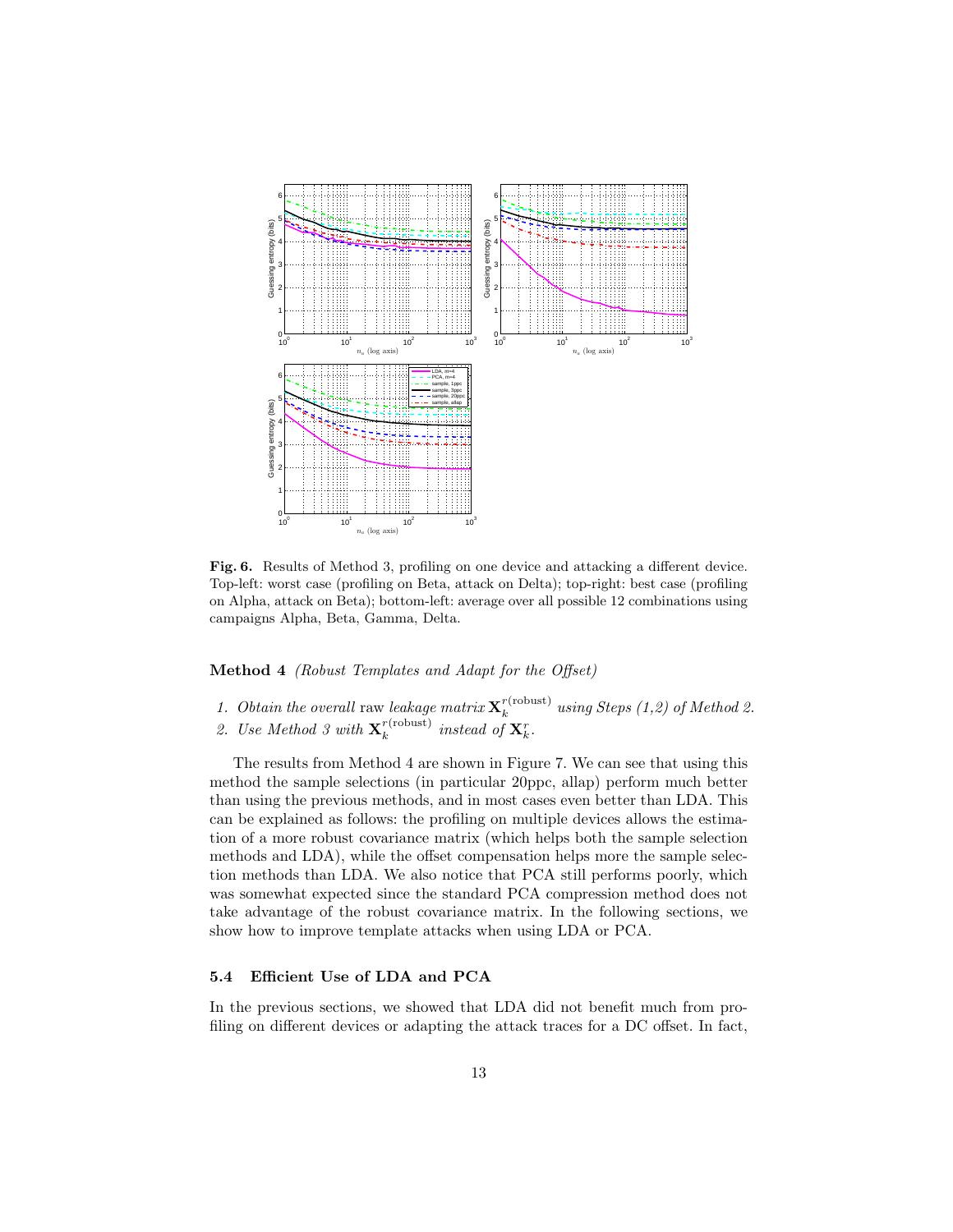

<span id="page-13-0"></span>Fig. 7. [R](#page-3-1)esults [of](#page-5-0) Method 4, profiling three devices and attacking the fourth one. Top-left: attack on Alpha; top-right: attack on Be[ta; b](#page-3-2)ottom-left: average over all 4 combinations; bottom-right: attack on Delta.

using the standard Method 1, LDA was already able to provide good results across different devices (see Figure 1). To understand why this happens, we need to look at the implementation of LDA, summarised in Section 2.2. There we can see that LDA takes into consideration the raw pooled covariance  $S_{pooled}$ . Also, as we explained in Section 3, we acquired traces for random permutations of all values  $k$  at a time and our acquisition campaigns took a few hours to complete. Therefore, the pooled covariance  $\mathbf{S}_{\text{pooled}}$  of [a gi](#page-18-12)ven campaign contains information about the different noise sources that have influenced the current consumption of our microcontrollers over the acquisition period. But one of the major sources of low-frequency noise is temperature variation (which can affect the CPU, the voltage regulator of our boards, the voltage reference of the oscilloscope, our measurement resistor; see also the study by Heuser et al. [15]), and we expect this temperature variation to be similar within a campaign as it is across campaigns, if each acquisition campaign takes several hours. As a result, the temperature variation captured by the covariance matrix  $S_{pooled}$  of one campaign should be similar across different campaigns. However, the mean vectors  $\bar{\mathbf{x}}_k$  across different campaigns can be different due to different DC offsets (even if the overall temperature variation is similar), and this is why the sample selection methods (e.g. 20ppc, allap) perform poorly across different campaigns. Nevertheless, the LDA algorithm is able to remove the DC component and use only the rest of the trace for the attack. This, combined with the fact that with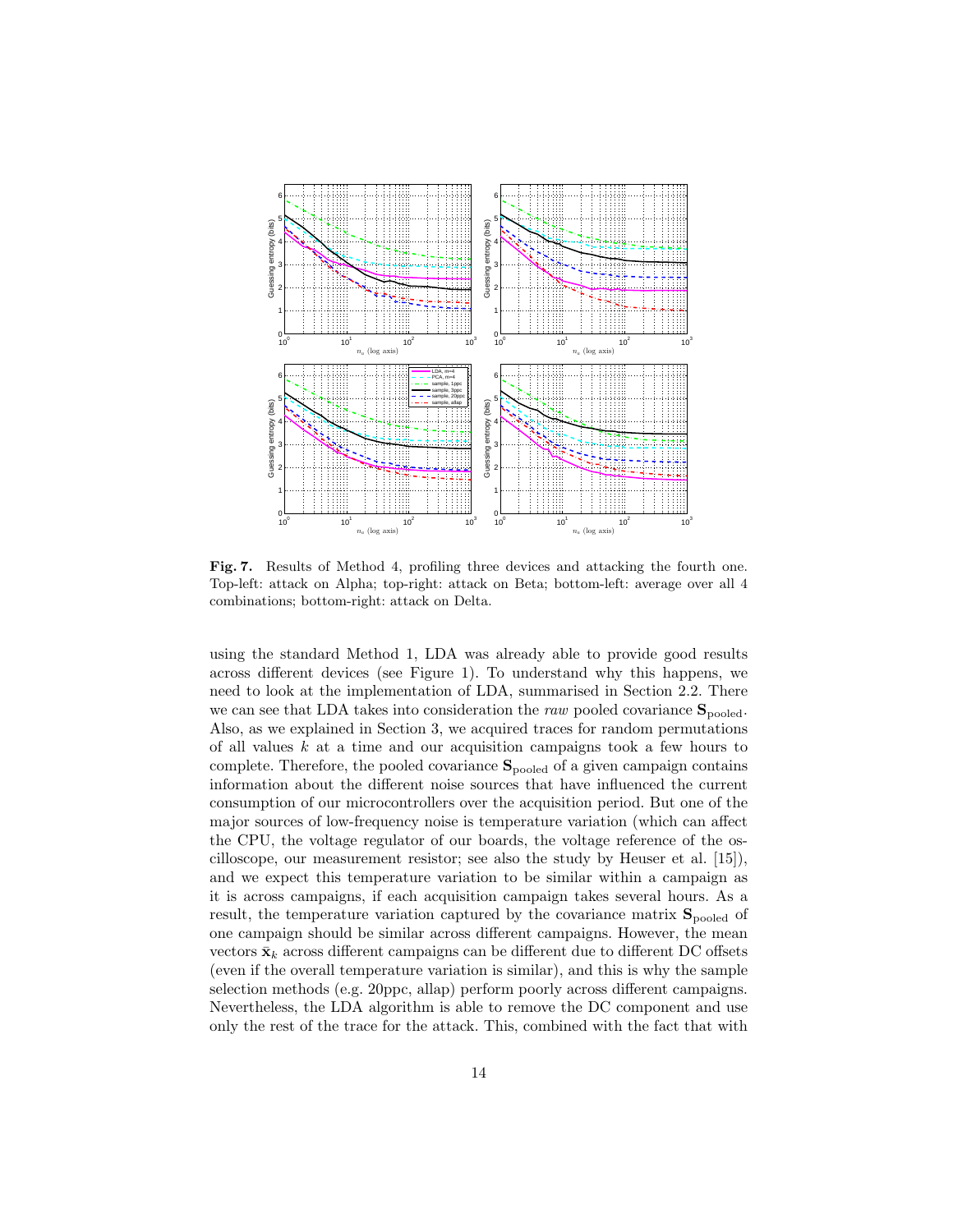

<span id="page-14-0"></span>**Fig. 8.** Top: DC components of eigenvectors of LDA  $(\mathbf{S}_{\text{pooled}}^{-1}\mathbf{B})$ , PCA  $(\mathbf{B})$  and  $\mathbf{S}_{\text{pooled}}$ . Middle: First six eigenvectors of LDA  $(\mathbf{S}_{\text{pooled}}^{-1}\mathbf{B})$ , PCA  $(\mathbf{B})$  and  $\mathbf{S}_{\text{pooled}}$ . Bottom: eigenvalues (log y axis) of LDA and PCA.

LDA we no longer need a covariance matrix after compression, allows LDA to filter out temperature variations and other noise sources that are similar across campaigns, and provide good results even across different devices.

In order to show how LDA and PCA deal with the DC offset, we show in Figure 8 (top) the DC components (mean) of the LDA and PCA eigenvectors. For LDA we can see that there is a peek at the fifth DC component, which shows that our choice of  $m = 4$  avoided the component with largest DC offset by chance. For PCA we can see a similar peek, also for the fifth component, and again our choice  $m = 4$  avoided this c[om](#page-14-0)ponent. However, for PCA this turned out to be bad, because PCA does use a covariance matrix after projection and therefore it would benefit from getting as much knowledge of the temperature variation from the samples. This temperature variation will be given by the eigenvector with a high DC offset and therefore we expect that adding this eigenvector may provide better results. We also show in Figure 8 the first six eigenvectors of LDA  $(\mathbf{S}_{\text{pooled}}^{-1}\mathbf{B})$ , PCA  $(\mathbf{B})$  and  $\mathbf{S}_{\text{pooled}}$ , along with the first 20 eigenvalues of LDA and PCA. The fifth eigenvector of PCA clearly contains a DC offset, while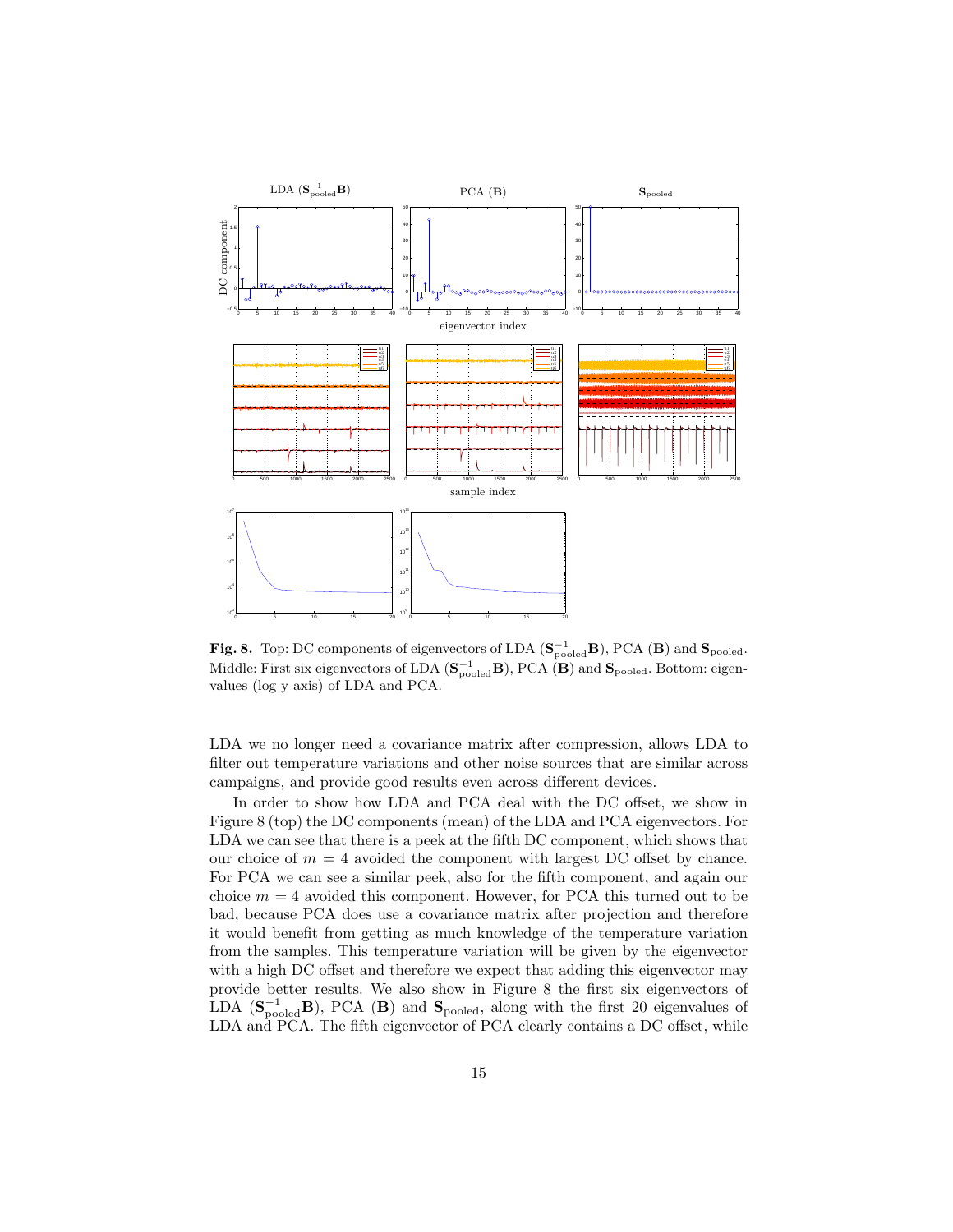

<span id="page-15-0"></span>Fig. 9. Template attack on different campaigns (profiling on Alpha, attack on Beta). Left: using various compressions with Method 1. Right: using PCA and LDA with Method 5.

this is not obvious in LDA. Also, we see that the division by  $S_{pooled}$  in LDA has removed much of the noise found in the PCA eigenvectors, and it appears that LDA has reduced the number of components extracting most information from four (in PCA) down to three.

To confirm the above observations, we show in Figure 9 (left) the results of template attacks when using PCA and LDA with different values of  $m$ . We see that for LDA there is a great gap between using  $m = 4$  and  $m = 5$ , no gap between  $m = 3$  and  $m = 4$ , while the gap between  $m = 5$  and  $m = 40$  is very small. This confirms our previous observation that with LDA we should ignore the eigenvector containing a strong DC coefficient. Also, we see that for PCA there is a huge gap between using  $m = 4$  and  $m = 5$  (in the opposite sense as with LDA), but the gap between  $m = 5$  and  $m = 40$  is negligible. Therefore, PCA can work well a[cro](#page-18-0)ss devices if we include the eigenv[ecto](#page-18-1)rs containing the DC offset information. These results provide an important lesson for implementing template attacks across different devices or campaigns: the choice of components should consider the DC offset contribution of each eigenvector. This suggests that previous studies may have missed important information, by using only sample selections with one to three samples [12] or only the first PCA component [14].

### 5.5 Add DC Offset Variation to PCA

Renauld et al. [12] mentioned that "physical variability makes the application of PCA irrelevant, as it cannot distinguish between inter-plaintext and inter-chip variances". While it is true that the standard PCA approach [6] is not aimed at distinguishing between the two types of variance, we showed in Section 5.4 that PCA can actually provide good results if we select the eigenvectors carefully. Starting from this observation, we can try to enhance the PCA algorithm by deliberately adding DC noise, in the hope of concentrating the DC sensitivity in one of the first eigenvectors, thereby making the other eigenvectors less DC sensitive (as all eigenvectors are orthogonal).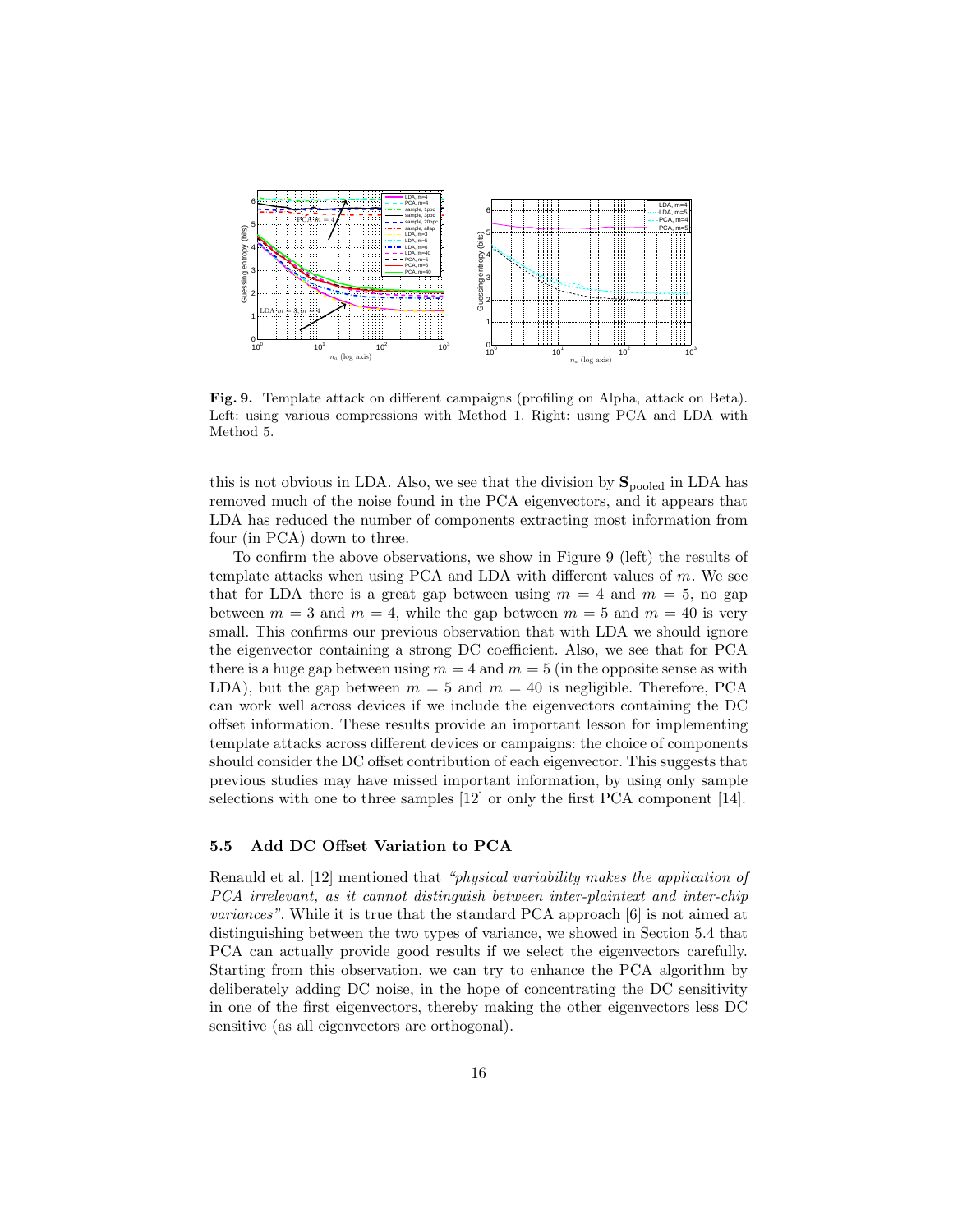

<span id="page-16-0"></span>**Fig. 10.** Top: DC components of eigenvectors of LDA  $(\mathbf{S}_{\text{pooled}}^{-1}\mathbf{B})$  and PCA (**B**) after using Method 5. Bottom: First six eigenvectors of LDA  $(\mathbf{S}_{\text{pooled}}^{-1} \mathbf{B})$  and PCA  $(\mathbf{B})$ .

**Method 5** (Add Random Offsets to the Matrix  $B$  – PCA and LDA only)

- 1. Obtain the raw leakage traces  $\mathbf{X}_k^r$  from the profiling device, for each k.
- 2. Obtain the pooled covariance matrix  $\mathbf{S}_{pooled} \in \mathbb{R}^{m \times m}$ .
- 3. Pick a random offs[e](#page-2-1)t  $c_k$  for each [m](#page-2-0)ean vector  $\bar{\mathbf{x}}_k$ .<sup>6</sup>
- 4. Compute the between-groups matrix as  $\mathbf{B} = \sum_{k \in \mathcal{S}} (\bar{\mathbf{x}}_k^r - \bar{\mathbf{x}}^r + \mathbf{1}^r \cdot c_k)(\bar{\mathbf{x}}_k^r - \bar{\mathbf{x}}^r + \mathbf{1}^r \cdot c_k)'$
- 5. Use  $\overline{PCA}$  (uses **B** only) or  $\overline{LDA}$  (uses both **B** and  $\mathbf{S}_{\text{pooled}}$ ) to compress the raw leakage traces and obt[ain](#page-15-0)  $\mathbf{X}_k$  for each k.
- 6. Compute the template parameters  $(\bar{\mathbf{x}}_k, \mathbf{S}_{\text{pooled}})$  using  $(1,3)$ .
- 7. Obtain th[e co](#page-16-0)mpressed leakage traces  $\mathbf{X}_{k\star}$  from the attacked device.
- 8. Compute the guessing entropy as described in Section 2.1.

The results of this method are shown in Figure 9 (right). We see that now PCA provides good results even with  $m = 4$ . However, in this case LDA gives bad results with  $m = 4$ . In Figure 10 we show the eigenvectors from LDA and PCA, along with their DC component. [We](#page-7-1) can see that, by using this method, we managed to push the eigenvector having the strongest DC component first, and this was useful for PCA. However, LDA does not benefit from including a noise eigenvector into B, so we propose this method only for use with PCA.

<sup>&</sup>lt;sup>6</sup> We have chosen  $c_k$  uniformly from the interval  $[-u, u]$ , where u is the absolute average offset between the overall mean vectors shown in Figure 3.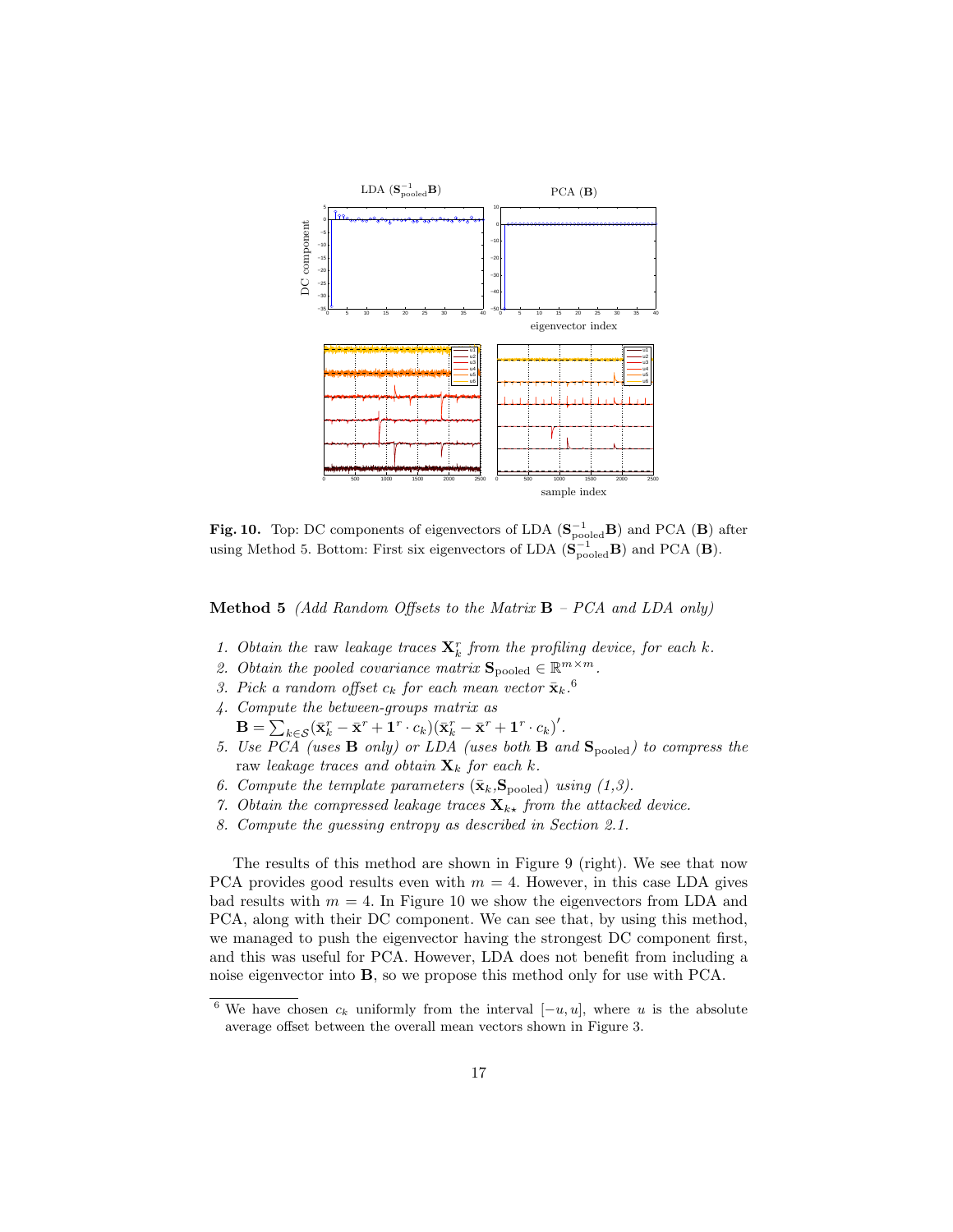### 6 Conclusions

In this paper, we explored the efficacy of template attacks when using different devices for the profiling and attack steps.

We observed that, for our Atmel XMEGA 256 A3U 8-bit microcontroller and particular setup, the campaign-dependent parameters (temperature, environmental noise, etc.) appear to be the dominant factors in differences between campaign data, not the inter-device variability. These differences rendered the standard template attack useless for all common compression methods except Fisher's Linear Discriminant Analysis (LDA). To improve the performance of the attack across different devices, we explored several variants of the template attack, that compensate for a DC offset in the attack phase, or profile across multiple devices. By combining these options, we can improve the results of template attacks. However, these methods did not provide a great advantage when using Principal Component Analysis (PCA) or LDA.

Based on detailed analysis of LDA, we offered an explanation why this compression method works well across different devices: LDA is able to compensate temperature variation captured by the pooled covariance matrix and this temperature variation is similar across campaigns. From this analysis, we were able to provide guidance for an efficient use of both LDA and PCA across different devices or campaigns: for LDA we should ignore the eigenvectors starting with the one having the strongest DC contribution, while for PCA we should choose enough components to include at least the one with the strongest DC contribution. Based on these observations we also proposed a method to enhance the PCA algorithm such that the eigenvector with the strongest DC contribution corresponds to the largest eigenvalue and this allows PCA to provide good results across different devices even when using a small number of eigenvectors.

Our results show that the choice of compression method and parameters (e.g. choice of eigenvectors for PCA and LDA) has a strong impact on the success of template attacks across different devices, a fact that was not evidenced in previous studies. As a guideline, when using sample selection we should use a large number of samples, profile on multiple devices and adapt for a DC offset, but with LDA and PCA we may use the standard template attack and perform the profiling on a single device, if we select the eigenvectors according to their DC component. Overall, LDA seems the best compression method when using template attacks across different devices, but it requires to invert a possibly large covariance matrix, which might not be possible with a small number of profiling traces. In such cases, PCA might be a better alternative.

We conclude that with a careful choice of compression method we can obtain [template attacks that are efficient also across differe](http://www.cl.cam.ac.uk/research/security/datasets/grizzly/)nt devices, reducing the guessing entropy of an unknown 8-bit value below 1.5 bits.

Data and Code Availability: In the interest of reproducible research we make available our data and related MATLAB scripts at:

http://www.cl.cam.ac.uk/research/security/datasets/grizzly/